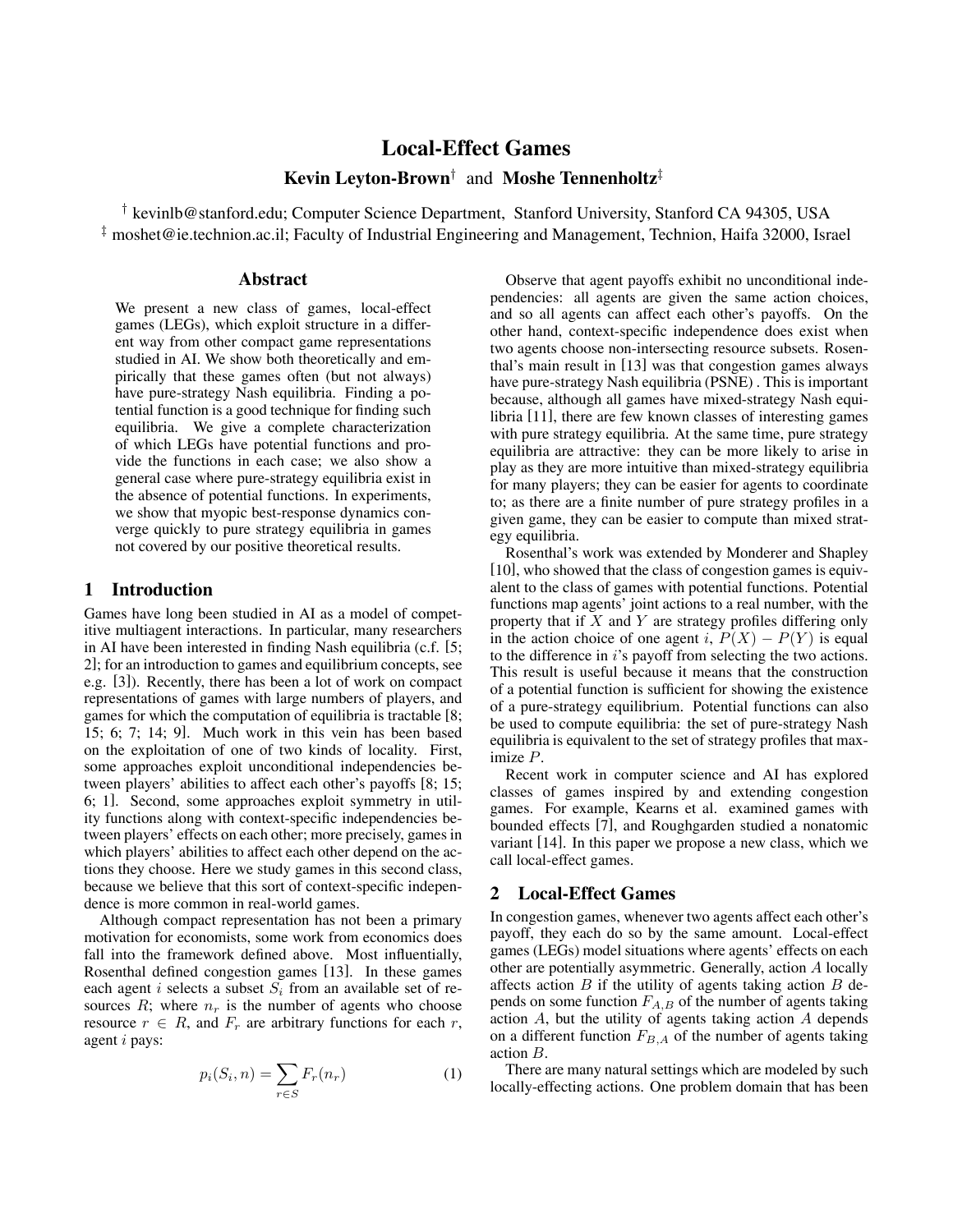studied in Economics for a three quarters of a century is the location problem [4]. These problems model situations where agents must choose a location to operate their business in the presence of other competing agents, and each agent's profit depends on how far she is from her competitors. The canonical example concerns ice cream vendors who must choose a spot on the beach to set up a kiosk, with agents' utility depending on how many other ice cream sellers have located themselves in the same or adjacent areas. Work from Economics on this problem has usually dealt with one-dimensional continuous spaces and has not modeled local effects explicitly; also, game theoretic analyses have typically considered only a small (e.g. 2 or 3) number of agents (c.f. [12]). It is easy to think of many variants on the location problem: ice cream sellers arranging themselves around a lake (ring structure); vendors opening coffee houses in a city (grid structure); pairs at a cocktail party trying to pick a quiet room, with noise proportional to the number of people in the room, and noise also emanating from nearby rooms (arbitrary structure).

Another natural domain modeled by LEGs is a role formation game, where agents can take on one of a set of partiallysubstitutable roles. Agents are rewarded according to the amount of work they do, so their payoff is reduced as other agents adopt the same or similar roles.

Formally, let  $G = \langle A, \mathcal{F}, n \rangle$  be a local-effect game for n<br>ents A is the set of actions available to each player in the agents. A is the set of actions available to each player in the game. Let  $D$  denote the distribution of players across actions, and  $D(a)$  denote the number of players who chose action  $a \in$ A. For every pair of actions  $a, a' \in A$ ,  $\mathcal{F}_{a,a'} : \mathbb{Z}^+ \to \mathbb{R}^+$ <br>is the cost function expressing the cost due to the local effect is the cost function expressing the cost due to the local effect from action a to action  $a'$ , and depending on the number of agents having chosen action a. From this we can build the agents having chosen action a. From this we can build the cost function of an agent a who chose action  $i \in \mathcal{A}$ :

$$
cost(a) = \mathcal{F}_{i,i}(D(i)) + \sum_{j \in \mathcal{A}, j \neq i} \mathcal{F}_{j,i}(D(j)).
$$
 (2)

We assume that in all local-effect games  $F$  is **strictly monotonic**: that  $\forall a, a' \neq a \in A$   $\mathcal{F}_{a,a'}(x)$  either increases strictly monotonically with x or is always 0. Furthermore we strictly monotonically with  $x$  or is always 0. Furthermore we assume  $\forall a, a' \neq a \in A$   $\mathcal{F}_{a,a'}(0) = 0$ .<br>It is useful to think of a directed gra

It is useful to think of a directed graph representing the actions and their local effects. We create a node for every action, and draw an edge from node *i* to node *j* if  $\forall x \mathcal{F}_{i,j}(x)=0$  is false. We will sometimes denote functions of the form  $\mathcal{F}_{i,i}(x)$ as *node functions*, and functions of the form  $\mathcal{F}_{i,j}(x)$ ,  $i \neq j$  as *edge functions.* Let  $neigh(i)$  denote the set of nodes to which there are directed edges originating at node  $i$ .

We make one assumption about this graph's connectivity:

$$
\forall A, B \in \mathcal{A}, B \in \mathit{neigh}(A) \to A \in \mathit{neigh}(B). \tag{3}
$$

That is, each pair of nodes in the graph are either both or neither neighbors of each other, though they might influence each other according to different local-effect functions.

**Definition 1** *A local-effect game is a bidirectional localeffect game (B-LEG)* when  $\forall a \in A, \forall a' \neq a \in A$   $\mathcal{F}_{\alpha \prec x}(x) = \mathcal{F}_{\alpha \prec x}(x)$  $\mathcal{A}\mathcal{F}_{a,a'}(x)=\mathcal{F}_{a',a}(x).$ 

For B-LEGs local-effect functions between pairs of actions are always the same in both directions; note however that for a given distribution of agents the *magnitude* of the local effects between a pair of actions may be different. The graphical representation of actions and local effects in B-LEGs is undirected.

**Definition 2** *A local-effect game is a uniform local-effect game (U-LEG)* when  $\forall A, B, C \in \mathcal{A}$  ( $B \in \mathit{neigh}(A) \land C \in$  $neigh(A)) \rightarrow \forall x \mathcal{F}_{A,B}(x) = \mathcal{F}_{A,C}(x).$ 

That is, if action A has *any* effect on nodes B and C then the same function governs its effect on both. We define notation for the uniform effect from node  $A: \mathcal{F}_A^u(x) = \mathcal{F}_{A,\cdot}(x)$ .

#### **3 Theoretical Results**

#### **3.1 Nonexistence of Pure Strategy Equilibria**

Rosenthal was able to show that congestion games always have a PSNE. For local-effect games, we can find counterexamples where exhaustive enumeration of strategies shows the absence of any PSNE, demonstrating that such a sweeping general result is impossible. One example (found experimentally, and confirmed by exhaustive search) is the B-LEG  $G = \langle \{A, B, C\}, \mathcal{F}, 11 \rangle$ , with  $\mathcal{F}_{A,A}(x) = 2.79x$ ,<br>  $\mathcal{F}_{B,B}(x) = 4.72x$ ,  $\mathcal{F}_{C,C}(x) = 1.5x$ ,  $\mathcal{F}_{A,B}(x) = 0.64 \log x$  $\mathcal{F}_{B,B}(x)=4.72x, \mathcal{F}_{C,C}(x)=1.5x, \mathcal{F}_{A,B}(x)=0.64 \log x,$  $\mathcal{F}_{A,C}(x)=0.32 \log x, \mathcal{F}_{B,C}(x)=2.77 \log x.$ 

## **3.2 Pure Strategy Equilibria: Potential Functions**

In this section we show that two interesting classes of localeffect games have potential functions, meaning that they always have pure-strategy Nash equilibria. Although these results show regions of overlap between the class of congestion games and the class of local-effect games, the potential functions themselves are interesting as their construction is nontrivial. Also, these results are useful because they make it possible for the games to be described in the more intuitive local-effect game framework.

**Theorem 1** *Bidirectional local-effect games have pure strategy Nash equilibria if*  $\forall i, \forall j \neq i$   $\mathcal{F}_{i,j}(x) = m_{i,j}x$ .<br>**Sketch of Proof.** Here we prove the result b

Here we prove the result by giving a potential function:

$$
P = \sum_{i=1}^{n} \sum_{j=1}^{D(i)} \mathcal{F}_{i,i}(j) + \frac{1}{2} \sum_{i=1}^{n} \sum_{j \in neigh(i)} D(i)m_{j,i}D(j) \tag{4}
$$

The first term is the standard congestion game potential function. A game with only functions of the form  $\mathcal{F}_{i,i}(x)$  is a congestion game, and so must have the congestion game potential function. The relationship between each  $\mathcal{F}_{i,j}(x)$  function and the agent's cost function is additive, and potential functions are only used for taking differences. Thus if we can find a potential function P' for a game with only local<br>effects and all  $\mathcal{F}_{i,j}(x) = 0$  the potential function for a geneffects and all  $\mathcal{F}_{i,i}(x)=0$ , the potential function for a general B-LEG will be the sum of the congestion game potential function and  $P'$ .<br>Thus it remains

Thus it remains to argue that our second term is this  $P'$ :<br>It it cantures changes in utility arising from local effects that it captures changes in utility arising from local effects.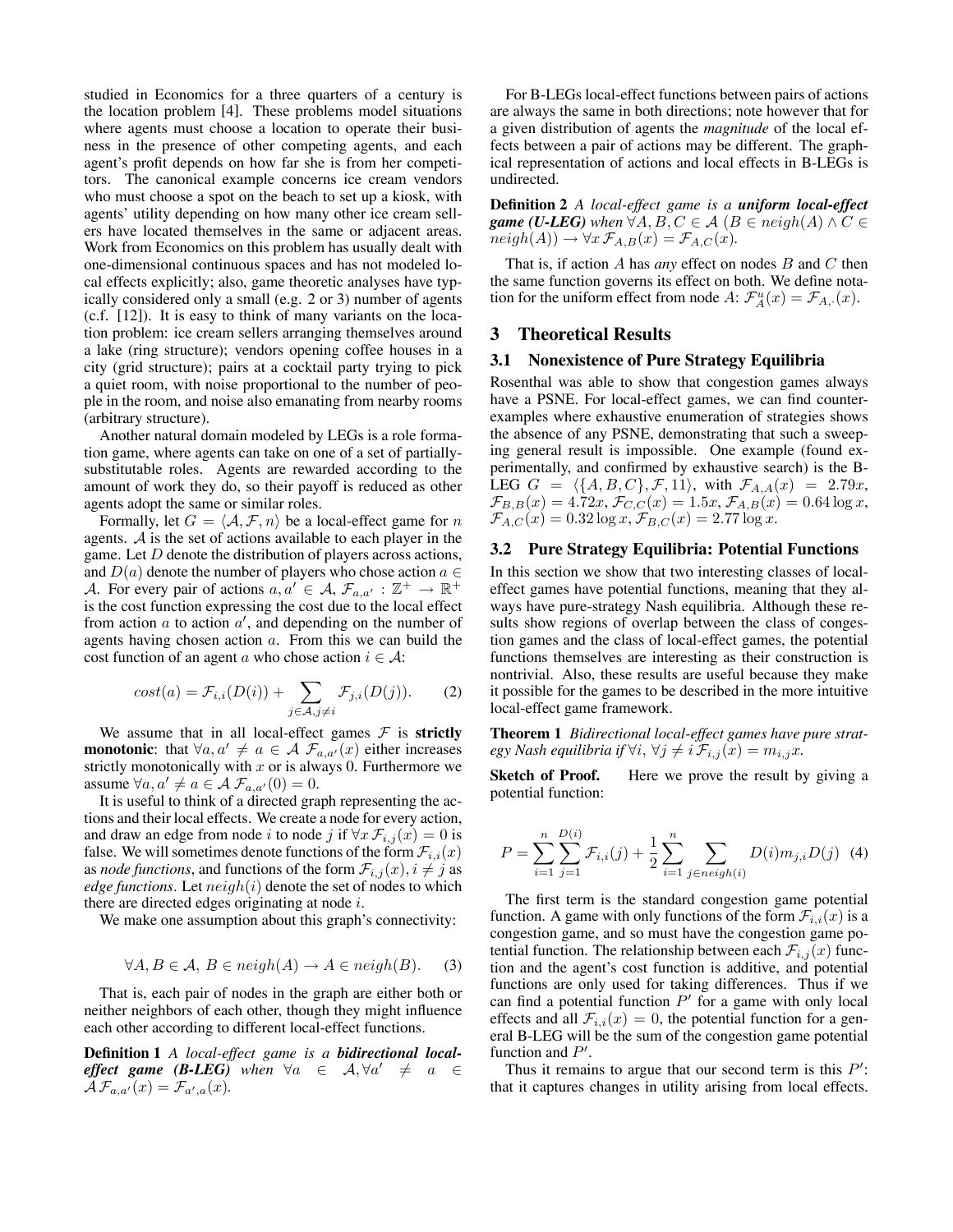Consider the sum of the contribution of local effects to each agent's utility:  $s = \sum_{i=1}^{n} \sum_{j \in neighbor(i)} D(i) m_{j,i} D(j)$ . When a single agent  $a$  deviates,  $s$  increases by twice the amount of the change to a's utility, because all  $\mathcal{F}_{i,j}(x)$  are linear and bidirectional. That is, there is a change both in the amount of local effect acting *on* agent a, and new local effect *caused* by agent a, and bidirectionality and linearity imply that these two amounts are the same. Thus the desired result is obtained by adding  $\frac{1}{2}$ *s* to the congestion game potential function.  $\Box$ 

Observe that Theorem 1 holds for B-LEGs with non-linear functions  $\mathcal{F}_{i,i}(x)$ —what is required is linearity of the localeffect functions.

**Theorem 2** *Uniform local-effect games have pure strategy Nash equilibria if the local-effect graph is a clique.*

**Sketch of Proof.** Again we provide a potential function:

$$
P = \sum_{i=1}^{n} \sum_{j=1}^{D(i)} \mathcal{F}_{i,i}(j) - \sum_{i=1}^{n} \sum_{j=1}^{D(i)-1} \mathcal{F}_{i}^{u}(j)
$$
 (5)

As argued in Theorem 1, to construct a potential function it is sufficient to add the standard congestion game potential function with a function that accounts for changes in utility due to local effects. This explains the first term.

Let distributions  $X$  and  $Y$  be identical except that  $D_X(A) = \alpha$  and  $D_X(B) = \beta$ , while  $D_Y(A) = \alpha - 1$ and  $D_Y(B) = \beta + 1$ . Assuming  $\mathcal{F}_{A,A}(\cdot) = \mathcal{F}_{B,B}(\cdot) = 0$ ,  $P(X) - P(Y) = \mathcal{F}_{B}^{u}(\beta) - \mathcal{F}_{A}^{u}(\alpha - 1)$ . This is precisely the change in utility for an agent deviating from A in X to B in change in utility for an agent deviating from  $A$  in  $X$  to  $B$  in *Y*: the agent will be spared the local effect  $\mathcal{F}_{B}^{\mu}(\beta)$  since he moves to *B* and is no longer subject to its local effect: howmoves to  $B$  and is no longer subject to its local effect; however, since he moves away from A and the graph is a clique, he is now subject to the local effect  $\mathcal{F}_{A}^{u}(\alpha - 1)$ . Because the graph is a clique, and because the game is a U-I EG, the argraph is a clique, and because the game is a U-LEG, the argument holds no matter which pair of nodes is chosen as A and  $B \square$ 

#### **3.3 LEGs and Potential Functions**

Finding potential functions is an effective way of proving the existence of pure-strategy equilibria; however, there are many LEGs for which potential functions can be shown not to exist. In this section we give a complete characterization of the class of LEGs which have potential functions.

**Lemma 1** *A local-effect game has a potential function if*  $\forall a, a' \in \mathcal{AF}_{a,a'}(\cdot) = 0.$ 

**Sketch of Proof.** Trivially, a LEG without any local effects is a congestion game.  $\square$ 

**Lemma 2** *The class of potential games does not contain the class of local-effect games for which*  $\exists A, B, C \in \mathcal{A}$ *where*  $B \in \operatorname{neigh}(C)$  *and not*  $A \in \operatorname{neigh}(B)$  *and not*  $A \in \text{neigh}(C)$  and  $(\mathcal{F}_{B,C} \neq \mathcal{F}_{C,B}$  or  $\mathcal{F}_{B,C}$  *is nonlinear*).

**Sketch of Proof.** Assume for contradiction that every LEG in the class has a potential function  $P$ . We will consider three distributions of agents in order to derive properties of P. Without loss of generality, we take  $A, B$  and  $C$  to be the first three actions in the game, and we take the total number of actions to be n. For more compact notation in what follows, let  $\alpha = D(A), \beta = D(B)$  and  $\gamma = D(C)$ . Define the following three distributions:  $X = (\alpha, \beta, \gamma, D(4), \ldots, D(n)), Y =$  $(\alpha - 1, \beta + 1, \gamma, D(4), \ldots, D(n))$  and  $Z = (\alpha, \beta + 1, \gamma 1, D(4), \ldots, D(n)$ . Without making any assumptions about the local effects between actions  $A, B$  and  $C$  and any of the other  $n-3$  actions, and for  $x \in \{A, B, C\}$ , let:

$$
U_x(D(x), D(4),...,D(n))
$$
  
=  $\mathcal{F}_{x,x}(D(x)) + \sum_{a' \in \{4,...,n\}} \mathcal{F}_{a',a}(D(a'))$  (6)

That is,  $U_x(D(x), D(4), \ldots, D(n))$  denotes the (negative) utility contributed to each agent taking action  $x \in \{A, B, C\}$ by those agents also taking action  $x$ , and by those agents taking the  $4<sup>th</sup>$  through  $n<sup>th</sup>$  actions. For compactness we will abbreviate  $U_x(D(x), D(4), \ldots, D(n))$  as  $u_x(D(x))$  below.

If distribution  $X$  were the case and an agent playing action A switched to action  $B$ , then distribution  $Y$  would be the result. Thus:

$$
P(X) - P(Y) = [u_A(\alpha)] - [\mathcal{F}_{C,B}(\gamma) + u_B(\beta + 1)] \quad (7)
$$

If  $X$  were the case and an agent playing action  $C$  switched to action  $B$ , then  $Z$  would be the result. Thus:

$$
P(X) - P(Z) = [\mathcal{F}_{B,C}(\beta) + u_C(\gamma)] - [\mathcal{F}_{C,B}(\gamma - 1) + u_B(\beta + 1)]
$$
\n(8)

If  $Y$  were the case and an agent playing action  $C$  switched to action  $A$ , then  $Z$  would be the result. Thus:

$$
P(Y) - P(Z) = [\mathcal{F}_{B,C}(\beta + 1) + u_C(\gamma)] - [u_A(\alpha)] \quad (9)
$$
  
From equations (7) and (8), we can infer:

$$
P(Y) - P(Z) = P(Y) - P(Z) + [P(X) - P(X)]
$$
  
=  $[P(X) - P(Z)] - [P(X) - P(Y)]$   
=  $[[\mathcal{F}_{B,C}(\beta) + u_C(\gamma)] - [\mathcal{F}_{C,B}(\gamma - 1) + u_B(\beta + 1)]] - [[u_A(\alpha)] - [\mathcal{F}_{C,B}(\gamma) + u_B(\beta + 1)]]$  (10)

Intersect equation (10) with equation (9) and rearrange. Observe that  $u_A(\alpha)$ ,  $u_B(\beta + 1)$  and  $u_C(\gamma)$  all cancel out, demonstrating that this proof does not depend on what edges exist between  $A, B, C$  and the rest of the graph, or on node effects. Define  $\mathcal{I}_{a,a'}(x) = \mathcal{F}_{a,a'}(x) - \mathcal{F}_{a,a'}(x-1)$ : the incremental cost on the local effect between a and a' of adding<br>the  $x^{\text{th}}$  agent to a. We then get the  $x<sup>th</sup>$  agent to  $a$ . We then get:

$$
\mathcal{I}_{C,B}(\gamma) - \mathcal{I}_{B,C}(\beta + 1) = 0
$$
\n<sup>(11)</sup>

Clearly, equation (11) will not be satisfied for all  $\beta$ ,  $\gamma$  un-<br>s  $\mathcal{F}_{R}$   $\alpha = \mathcal{F}_{C}$  and  $\mathcal{F}_{R}$   $\alpha$  is linear. This contradicts our less  $\mathcal{F}_{B,C} = \mathcal{F}_{C,B}$  and  $\mathcal{F}_{B,C}$  is linear. This contradicts our assumption that a potential function exists for every LEG in the class.  $\square$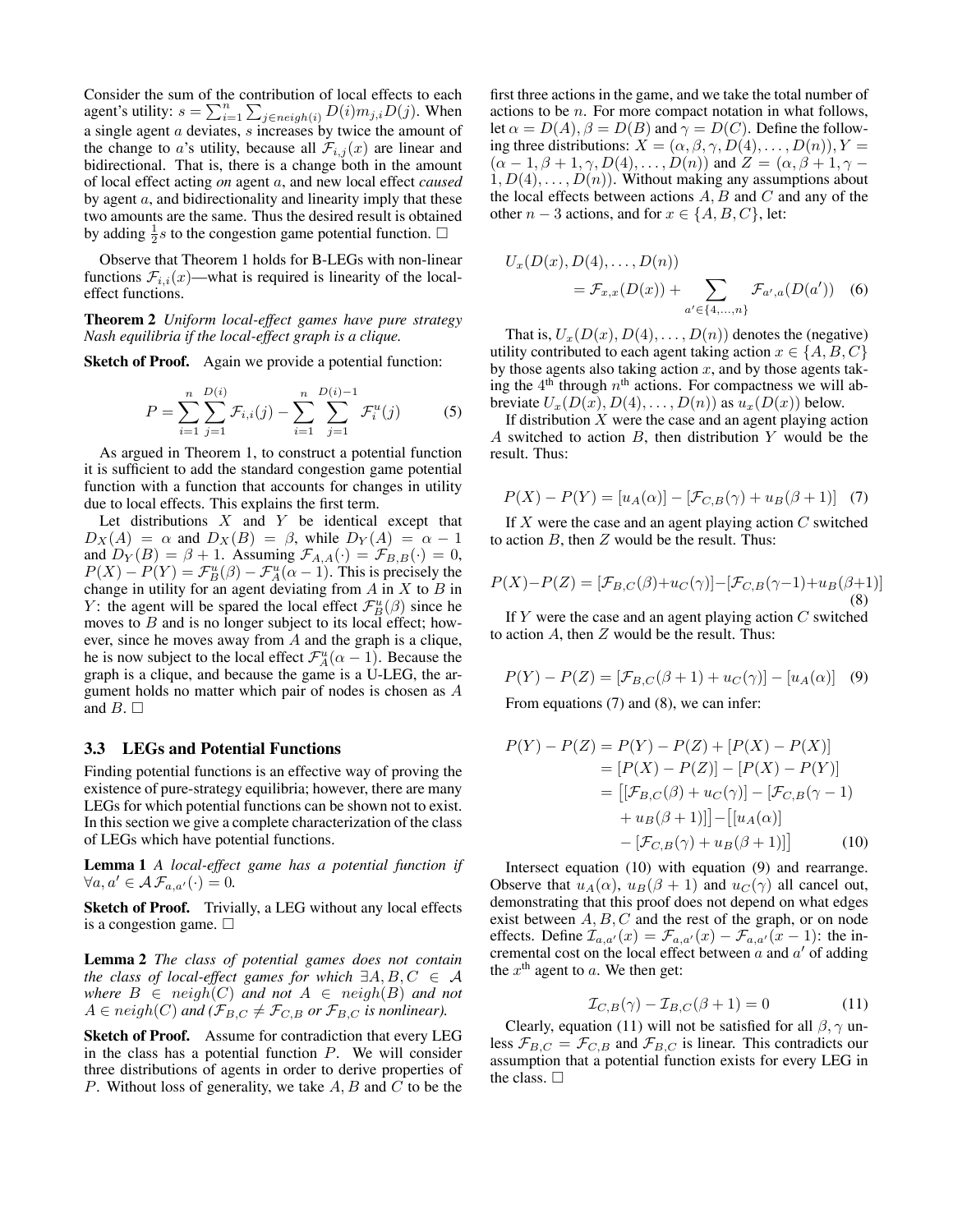**Lemma 3** *The class of potential games does not contain the class of local-effect games for which*  $\exists A, B, C \in \mathcal{A}$  *where*  $B \in \operatorname{neigh}(C)$  and  $A \in \operatorname{neigh}(B)$  and not  $A \in \operatorname{neigh}(C)$ *and*  $(\mathcal{F}_{B,C} \neq \mathcal{F}_{C,B}$  *or*  $\mathcal{F}_{B,C}$  *is nonlinear or*  $\mathcal{F}_{A,B} \neq \mathcal{F}_{B,A}$ *or*  $\mathcal{F}_{A,B}$  *is nonlinear*).

**Sketch of Proof.** This proof follows the proof of Lemma 2 and uses the same setting and definitions, except that (as stated in the theorem)  $A \in \text{neigh}(B)$ . Using the same arguments about distributions  $X, Y$  and  $Z$  we can derive:

$$
\left[\mathcal{I}_{C,B}(\gamma) - \mathcal{I}_{B,C}(\beta + 1)\right] + \left[\mathcal{I}_{B,A}(\beta + 1) - \mathcal{I}_{A,B}(\alpha)\right] = 0
$$
\n(12)

Clearly, equation (12) will not be satisfied for all  $\alpha, \beta, \gamma$ unless  $\mathcal{F}_{A,B} = \mathcal{F}_{B,A}, \mathcal{F}_{B,C} = \mathcal{F}_{C,B}$ , and both  $\mathcal{F}_{A,B}$  and  $\mathcal{F}_{B,C}$  are linear. This contradicts our assumption that a po- $\mathcal{F}_{B,C}$  are linear. This contradicts our assumption that a potential function exists for every LEG in the class. tential function exists for every LEG in the class.  $\Box$ 

**Lemma 4** *The class of potential games does not contain the class of local-effect games for which*  $\exists A, B, C \in \mathcal{A}$  *where*  $B \in \operatorname{neigh}(C)$  and  $A \in \operatorname{neigh}(B)$  and  $A \in \operatorname{neigh}(C)$  and  $(\mathcal{F}_{B,C} \neq \mathcal{F}_{C,B} \text{ or } \mathcal{F}_{B,C} \text{ is nonlinear or } \mathcal{F}_{A,B} \neq \mathcal{F}_{B,A} \text{ or }$  $\mathcal{F}_{A,B}$  *is nonlinear or*  $\mathcal{F}_{A,C} \neq \mathcal{F}_{C,A}$  *or*  $\mathcal{F}_{A,C}$  *is nonlinear*)<br>and  $(\mathcal{F}_{A,B} \neq \mathcal{F}_{A,C}$  or  $\mathcal{F}_{B,A} \neq \mathcal{F}_{B,C}$  or  $\mathcal{F}_{C,A} \neq \mathcal{F}_{C,B}$ *and*  $(\mathcal{F}_{A,B} \neq \mathcal{F}_{A,C} \text{ or } \mathcal{F}_{B,A} \neq \mathcal{F}_{B,C} \text{ or } \mathcal{F}_{C,A} \neq \mathcal{F}_{C,B})$ .

**Sketch of Proof.** This proof follows the proof of Lemmas 2 and 3 and uses the same setting and definitions, except that (as stated in the theorem)  $A \in \text{neigh}(B)$  and  $A \in \text{neigh}(C)$ . Using the same arguments about distributions  $X, Y$  and  $Z$  we can derive:

$$
\begin{aligned} \left[\mathcal{I}_{A,C}(\alpha) - \mathcal{I}_{A,B}(\alpha)\right] + \left[\mathcal{I}_{B,A}(\beta + 1) - \mathcal{I}_{B,C}(\beta + 1)\right] \\ + \left[\mathcal{I}_{C,B}(\gamma) - \mathcal{I}_{C,A}(\gamma)\right] = 0 \quad (13) \end{aligned}
$$

Equation (13) may be rewritten as:

$$
\begin{aligned} \left[\mathcal{I}_{A,C}(\alpha) - \mathcal{I}_{C,A}(\gamma)\right] + \left[\mathcal{I}_{B,A}(\beta + 1) - \mathcal{I}_{A,B}(\alpha)\right] \\ + \left[\mathcal{I}_{C,B}(\gamma) - \mathcal{I}_{B,C}(\beta + 1)\right] = 0 \end{aligned} \tag{14}
$$

From equation (13) we can see that the contradiction does not obtain for all  $\alpha$ ,  $\beta$ ,  $\gamma$  when  $\mathcal{F}_{A,B} = \mathcal{F}_{A,C}$ ,  $\mathcal{F}_{B,A} = \mathcal{F}_{B,C}$ , and  $\mathcal{F}_{C,A} = \mathcal{F}_{C,B}$ . From equation (14) we can see that the contradiction does not obtain for all  $\alpha$ , beta,  $\gamma$  when  $\mathcal{F}_{A,B}$  =  $\mathcal{F}_{B,A}, \mathcal{F}_{B,C} = \mathcal{F}_{C,B}, \mathcal{F}_{A,C} = \mathcal{F}_{C,A}$  and  $\mathcal{F}_{A,B}, \mathcal{F}_{A,C}$  and  $\mathcal{F}_{B,C}$  are all linear. If neither condition holds, our assumption a potential function exists for every LEG in the class is contradicted.  $\square$ 

We can now completely characterize those classes of LEGs that have potential functions.

**Theorem 3** *The class of potential games contains the class of local-effect games for which any of the following hold:*

- *1. the local-effect graph contains fewer than three nodes*
- *2. the local-effect graph contains no edges*
- *3. the game is a bidirectional local-effect game and all local-effect functions are linear*

*4. the game is a uniform local-effect game and the localeffect graph is a clique*

#### *No other local-effect games have potential functions.*

**Sketch of Proof.** First, it is clear that a game with only a single action has a potential function. A LEG with only two actions is trivially a U-LEG and has a local-effect graph which is a clique, so by Theorem 2 it has a potential function. This proves statement 1 in the theorem, and leaves us to consider LEGs which have 3 or more actions. We will do a case analysis considering all possible local-effect graph structures for these LEGs. Clearly, all graphs with 3 or more nodes are included if we consider all graphs with no edges, all cliques, and all graphs containing subgraphs having three nodes and either exactly one or exactly two edges.

Lemma 1 proves that if the local-effect graph has no edges then the LEG is a congestion game, proving statement 2.

If the local-effect graph contains a subgraph with three nodes and exactly one edge, and is not a B-LEG with linear functions, Lemma 2 shows that it does not have a potential function. If it is a B-LEG with linear functions, Theorem 1 shows that it has a potential function, proving statement 3.

If the local-effect graph contains a subgraph with three nodes and exactly two edges, and is not a B-LEG with linear functions (again, statement 3), Lemma 3 shows that it does not have a potential function.

If the local-effect graph is a clique, it contains a a clique of size three as a subgraph. If the graph is not a U-LEG, Lemma 4 shows that it does not have a potential function. If it is a U-LEG, Theorem 2 shows that it does have a potential function, proving statement 4.  $\Box$ 

## **3.4 Other Pure-Strategy Equilibria**

We are also able to prove the existence of pure-strategy Nash equilibria for classes of graphs, and node and edge functions that Theorem 3 shows cannot have potential functions. The following constructive proof has classes of B-LEGs and U-LEGs as special cases:

**Theorem 4** *If a local-effect game satisfies*

*I.* ∀ $A \in \mathcal{A}, \forall B \in \text{neigh}(A), \forall x, \mathcal{F}_{A,A}(x) \leq \mathcal{F}_{A,B}(x)$ 2.  $\forall A, B \in \mathcal{A}, \forall x \geq 1, \mathcal{F}_{A,B}(x+1) - \mathcal{F}_{A,B}(x) \leq$  $\mathcal{F}_{A,B}(x) - \mathcal{F}_{A,B}(x-1),$ 

*then there exists a pure-strategy Nash equilibrium in which agents choose nodes that constitute an independent set.*

**Sketch of Proof.** This proof proceeds by induction, building up a Nash equilibrium one agent at a time, and with each agent making a myopic best response to the previous distribution. In the case of a single agent, it is clearly an equilibrium for him to select the best node. Define  $D_i$  as the distribution of agents at induction step i. Assume that  $n - 1$  agents have each selected the best node in turn, resulting in a distribution  $D_{n-1}$  which is a Nash equilibrium and also an independent set. We must show that when an additional agent  $n$  chooses the best node the resulting distribution  $D_n$  is still an independent set, and still a Nash equilibrium.

First, we show that the new distribution is an independent set. Assume for the purposes of contradiction that it was best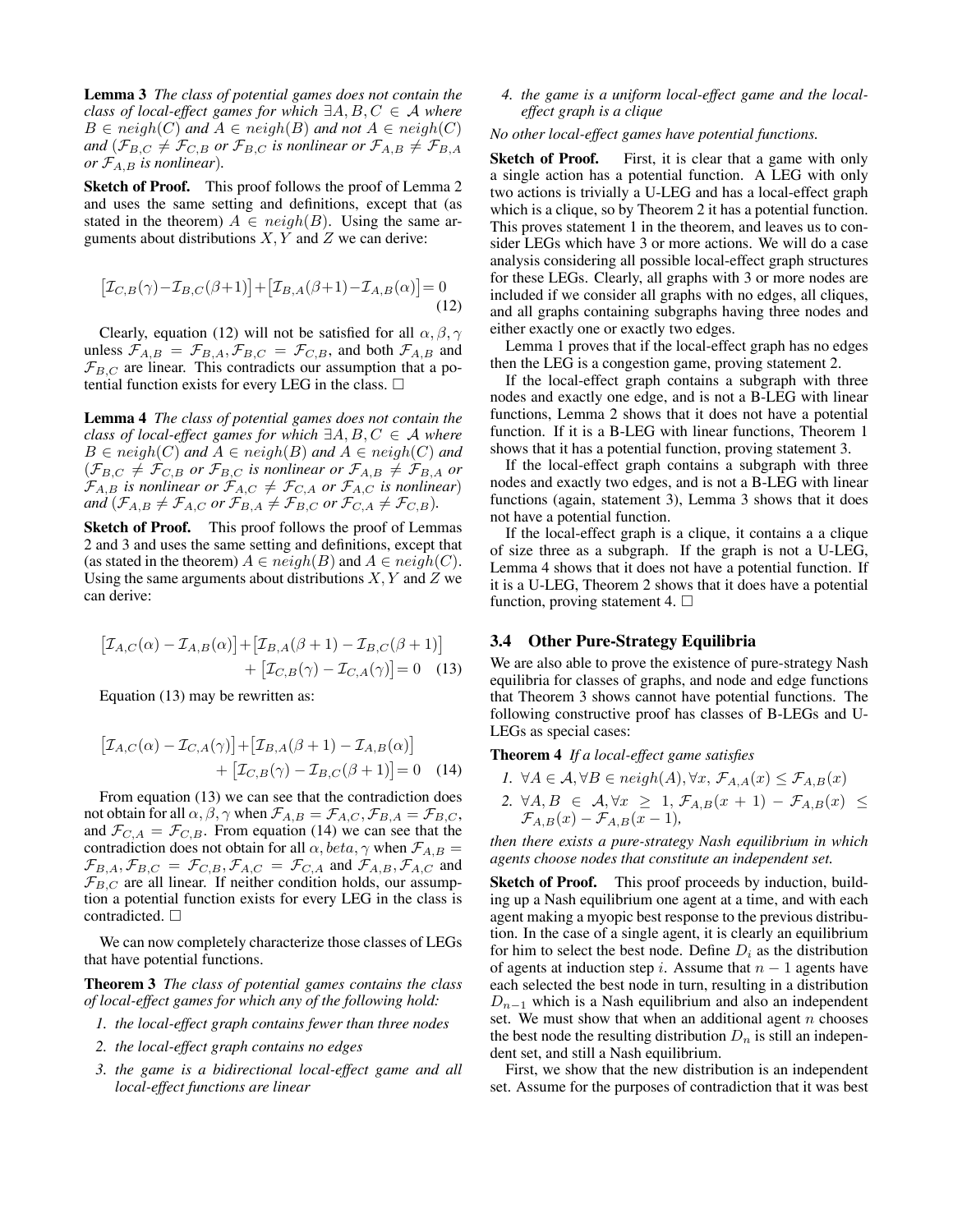for  $n$  to choose a node that does not belong to the independent set. Then it must be the case that the selected node has at least one neighbor which has been chosen by one or more other agents. Let the node selected by  $n$  be  $A$ , and let  $B$ be some neighboring node. From condition 2 in the theorem (linearity/sublinearity), we can infer that:

$$
F_{B,B}(D_{n-1}(B) + 1) \le F_{B,B}(D_{n-1}(B)) + F_{B,B}(1)
$$
 (15)

 $F_{B,B}(D_{n-1}(B) + 1) \leq F_{B,B}(D_{n-1}(B)) + F_{B,B}(1)$  (15)<br>From condition 1 in the theorem (functional dominance), we know that:

$$
F_{B,B}(D_{n-1}(B)) \le \mathcal{F}_{B,A}(D_{n-1}(B))
$$
 (16)

 $F_{B,B}(D_{n-1}(B)) \leq \mathcal{F}_{B,A}(D_{n-1}(B))$  (16)<br>Thus we can use equation (16) to weaken the bound in equation (15) to get:

$$
F_{B,B}(D_{n-1}(B) + 1) \leq \mathcal{F}_{B,A}(D_{n-1}(B)) + F_{B,B}(1)
$$
 (17)

Define the utility at inductive step i for an agent taking<br>tion X and disregarding any local effect from action  $Y$ . action  $X$ , and disregarding any local effect from action  $Y$ :

$$
U_{X,\sim Y}^{i}(z) = \mathcal{F}_{X,X}(z) + \sum_{W \in \text{neigh}(X)|W \neq Y} \mathcal{F}_{W,X}(D_i(W)).
$$

At some step i in the induction,  $D_i(B)=0$  and  $D_i(A)$  = 0, but  $D_{i+1}(B)=1$ . From the fact that the distribution of agents resulted from myopic choices (stated in the induction hypothesis), we know that:

$$
F_{B,B}(1) \le U_{A,\sim B}^i(1)
$$
\n(18)

We can use  $U_{A,\sim B}(1)$  in equation (18) because  $D_i(B)=0$ <br>wway. From the monotonicity of local-effect functions, and anyway. From the monotonicity of local-effect functions, and the fact that  $i \leq n$  we can write:

$$
U_{A,\sim B}^{i}(1) \le U_{A,\sim B}^{n}(1) \tag{19}
$$

 $U^i_{A,\sim B}(1) \leq U^n_{A,\sim B}(1)$  (19)<br>We can use equation (19) to weaken the bound given in equation (18):

$$
F_{B,B}(1) \le U_{A,\sim B}^n(1) \tag{20}
$$

 $F_{B,B}(1) \le U_{A,\sim B}^n(1)$  (20)<br>Finally, we can use equation (20) to further weaken the bound given in equation (17). This gives us:

$$
F_{B,B}(D_{n-1}(B)+1) \leq \mathcal{F}_{B,A}(D_{n-1}(B))+U_{A,\sim B}^n(1)
$$
 (21)

Equation (21) contradicts our assumption that agent n<br>build myonically choose A over B: therefore  $D<sub>n</sub>$  must be would myopically choose A over B; therefore  $D_n$  must be an independent set.

Now we show that  $D'$  is a Nash equilibrium. Let C be node that the new agent i selected in making his myonic the node that the new agent  $i$  selected in making his myopic response to the distribution D. From symmetry of cost functions we know that no agent can profitably deviate from node  $C:$  if so, i would have chosen a different node in the first place. Consider an agent j who chose a node  $V \neq C$ . Agent j's payoff does not change from distribution D to distribution j's payoff does not change from distribution D to distribution  $D'$  because  $D'$  is an independent set and so  $\mathcal{F}_{C,V}(\cdot) = 0$ D', because D' is an independent set, and so  $\mathcal{F}_{C,V}(\cdot) = 0$ <br>(there are no local effects between nodes C and V. Since dis-(there are no local effects between nodes  $C$  and  $V$ . Since distribution  $D$  was a Nash equilibrium (inductive hypothesis)  $j$ will not deviate from a new distribution  $D'$  that differs only in that node C is more costly  $\Box$ in that node C is more costly.  $\square$ 



Figure 1:  $T - k_n = 3$ , 50 agents



Figure 2: Arbitrary –  $k_n = 3, 50$  agents

# **4 Empirical Findings**

Section 3 shows that there are many cases in which localeffect games have pure-strategy Nash equilibria. Myopic best response has been shown to be an effective technique for computing pure strategy equilibria in a variety of settings [10]. In this section we show that this simple algorithm can compute pure strategy equilibria for very large local-effect games that are not covered by any of the positive results in section 3 and that do not have potential functions. We present five different graph structures with similar local-effect functions, and show sample equilibria. We should note that we have been able to find equilibria experimentally for most  $B-LEGs<sup>1</sup>$  with different graph structure and different localeffect functions that we have tried, and that convergence occurs within a second in most cases. As with our theoretical results, we do not claim that these equilibria are unique; indeed, because agents' cost functions are symmetric, a new equilibrium can always be constructed from a given equilibrium by swapping action choices between pairs of agents. Furthermore, we have observed many cases where multiple structurally different equilibria exist in the same local-effect game.

All games shown here are B-LEGs with  $\forall A, \forall B$   $\mathcal{F}_{A,B}(x) = k_{A,B} \log(x+1)$ . We use one  $k_n$  for all node functions and another  $k_e$  for all edge functions (i.e.,  $\forall A, \forall B \neq A$   $k_{A,A} = k_{B,B}$  and  $\forall A, \forall B \neq A, \forall C \notin \{A, B\}$   $k_{A,B} = k_{A,C}$ ). We hold  $k_e = 1$  throughout, and vary  $k_n$  to highlight some of the more interesting equilibria. These equilibria are representative of average runs, and were found with a minimum of parameter manipulation. Each node is labelled with the number of agents choosing the node in equilibrium. Fig. 1 shows a T structure representative of a simple location problem. Fig. 2, which we call 'arbitrary' in what follows,

<sup>&</sup>lt;sup>1</sup>So far, we have only experimented with B-LEGs because undirected local-effect graphs are easier to specify and generate, and because we consider them to be among the most natural LEGs. We expect to experiment with other classes of LEGs in our future work.